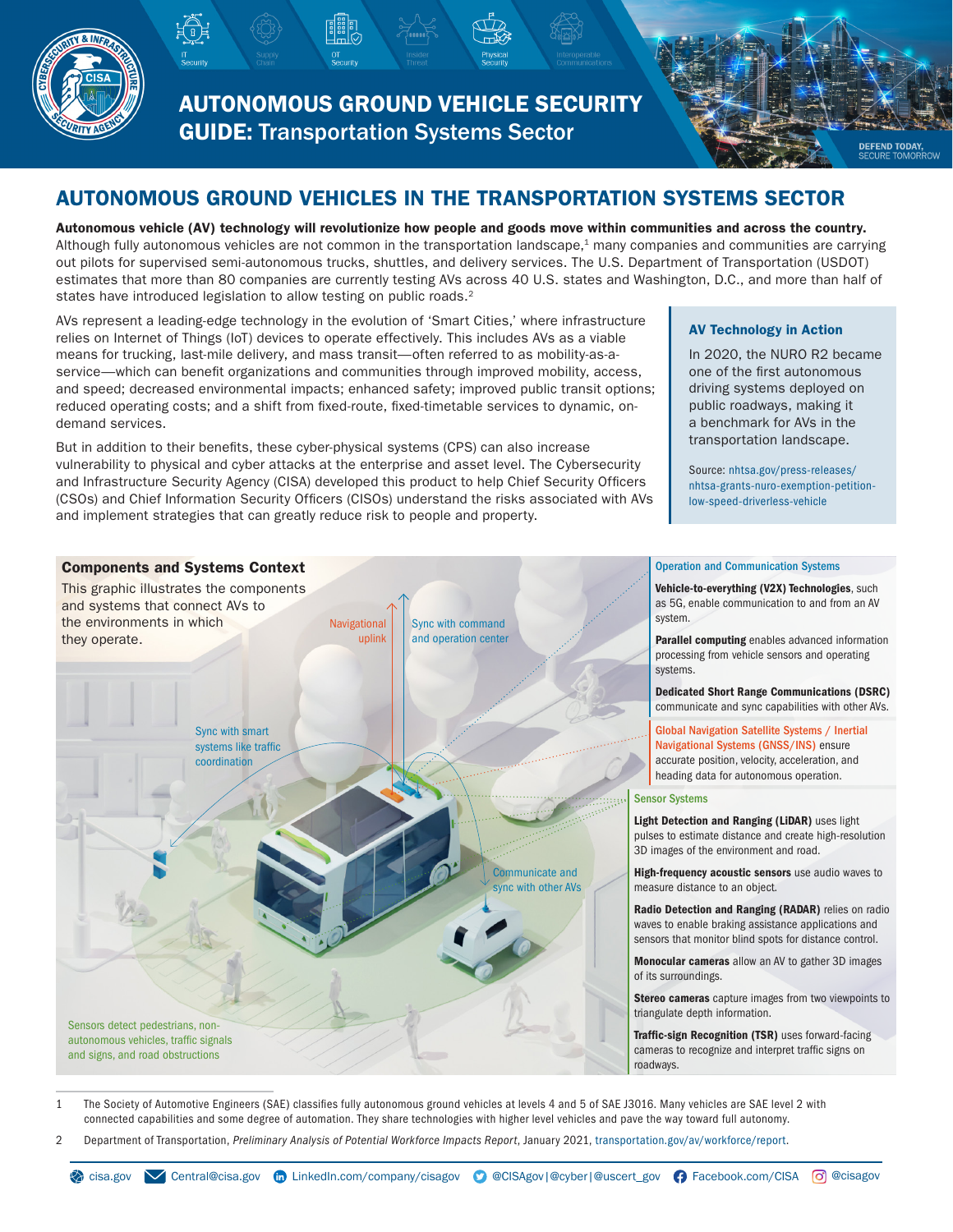### UNDERSTANDING AV SECURITY RISKS AND UNIQUE CHALLENGES

As the CPS threat landscape continues to evolve, organizations will become increasingly vulnerable to attacks that can result in data breaches, supply chain disruptions, property damage, financial loss, injury, and loss of life. CSOs and CISOs should proactively monitor and manage AV technology risks using holistic security strategies that address both enterprise and asset vulnerabilities related to CPS integration with broader connected networks.

CISA's Autonomous Vehicle Cyber-Attack Taxonomy (AV|CAT) tool provides a framework for identifying AV risks based on the attack vectors, targets, consequences, and outcomes associated with a specific cyber-physical attack. Organizations can use the AV|CAT to understand risks related to AV technology integration, as well as risks to the AVs themselves and other physical assets. The tool offers a baseline for conceptualizing attack sequences and predicting an attack's ripple effects. Security teams can use the taxonomy to trace how a malicious actor can exploit a vulnerability, assess potential impacts, and identify associated risk mitigation strategies to enhance future resilience. The following scenarios use the CISA AV|CAT to illustrate examples of enterprise- and asset-level risks related to AVs:

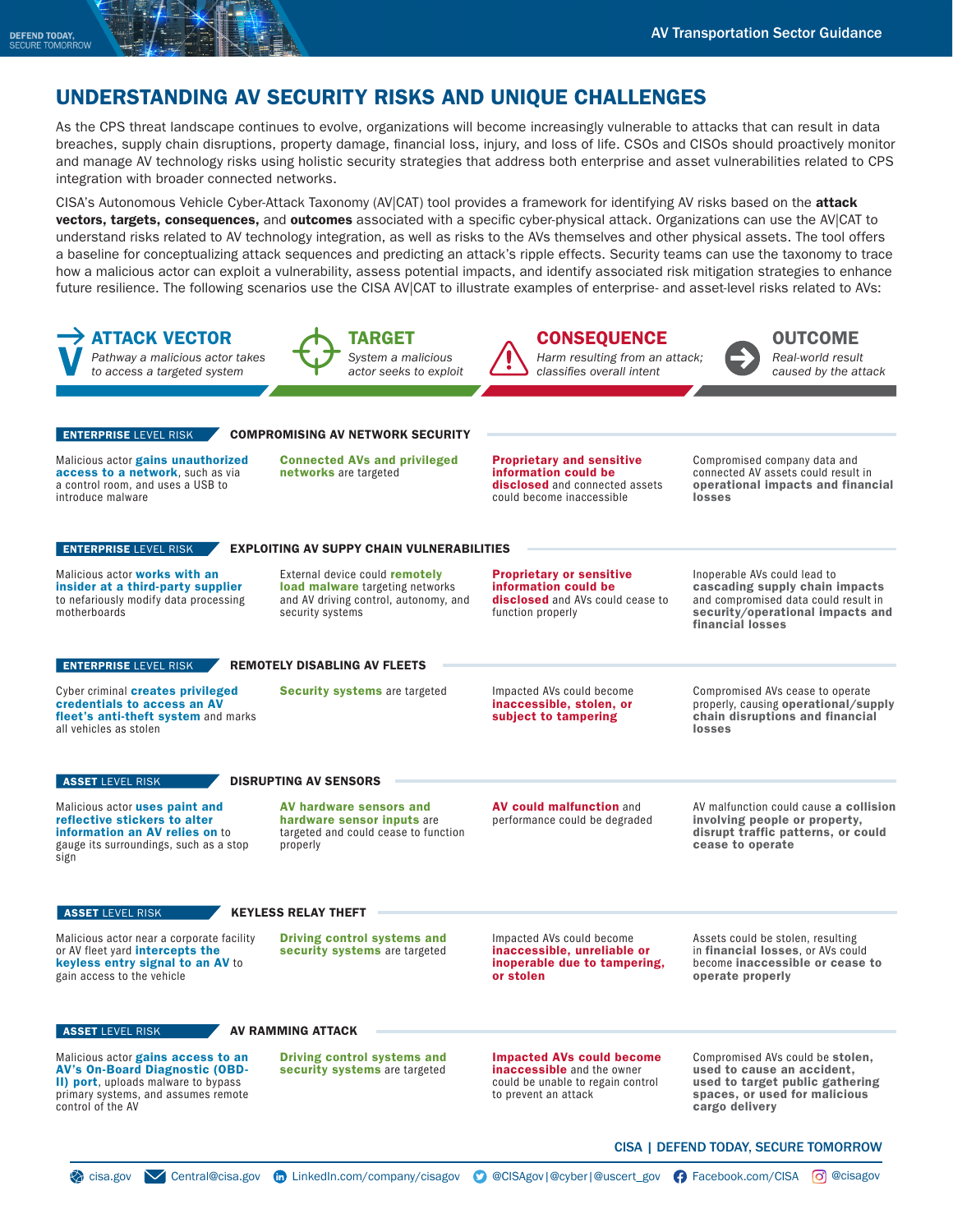# ENTERPRISE AND ASSET RISK MITIGATION STRATEGIES

Securing AVs, like any other CPS, requires a multi-layered approach that evaluates threats to the *enterprise*, such as compromised proprietary data or operational disruptions, and to *assets*, such as an AV itself. Organizational resilience will increasingly rely on a converged approach to physical security and cybersecurity.

Prioritizing communication, coordination, and collaboration across security functions and the supply chain can enhance organizational operations and optimize strategies to reduce risk. In addition to CISA's recommended best practices, consider incorporating both enterprise- and asset-level risk mitigation strategies into security plans.

#### The Price of Inaction

Failing to manage cybersecurity risks related to AV systems could have significant impacts-a single cyber incident today could cost an automaker up to \$1.1 billion.

Source: [upstream.auto/upstream-security](https://upstream.auto/upstream-security-global-automotive-cybersecurity-report-2019/)[global-automotive-cybersecurity-report-2019/](https://upstream.auto/upstream-security-global-automotive-cybersecurity-report-2019/)



**ENTERPRISE** Risk Mitigation

Once CSOs and CISOs analyze risks using the AV|CAT framework, security teams can develop measures to minimize an enterprise-level attack. Consider the following enterprise risk mitigation strategies:



Develop and implement employee training and exercises to ensure on-the-ground personnel are aware of interconnected cyber-physical risks. Employees working with CPS devices should understand the potential impacts of a targeted attack and how best to respond.



Ensure physical access points to networks and systems are secure, including connected and nonconnected building security systems. Maintain detailed access control logs and asset management lists.



**Conduct vulnerability assessments** to identify specific organizational vulnerabilities to inform an enterprise security strategy. Connect with CISA Protective Security Advisors (PSAs) and Cybersecurity Advisors (CSAs) for help with vulnerability assessments.



Report vulnerabilities and cyber-physical incidents immediately to the appropriate authorities. Maintain an open dialogue with federal, state, and local law enforcement, and CISA.



Analyze threats to cyber-physical AV systems on a recurring basis using CISA's AV|CAT framework, and update emergency response plans to anticipate future threats.



Leverage CISA's tools and resources to help identify vulnerabilities malicious actors could exploit. Subscribe to CISA Cybersecurity Alerts and CISA Insights to stay up-to-date on threat vectors.



Adopt and implement system security guidance, best practices, and design principles from the National Institute of Standards and Technology (NIST), the Automotive Information Sharing and Analysis Center (Auto-ISAC), and other established organizations.



Formalize collaboration across organizational security functions and integrate physical security and cybersecurity best practices into standard processes. Refer to the CISA *Cybersecurity and Physical Security Convergence Guide* for a convergence framework for developing a holistic security strategy.



Develop and implement an insider threat mitigation program to reinforce a culture of shared responsibility and asset protection. Refer to CISA's *Insider Threat Mitigation Guide* for more information on establishing an insider threat prevention and mitigation program.

CISA | DEFEND TODAY, SECURE TOMORROW